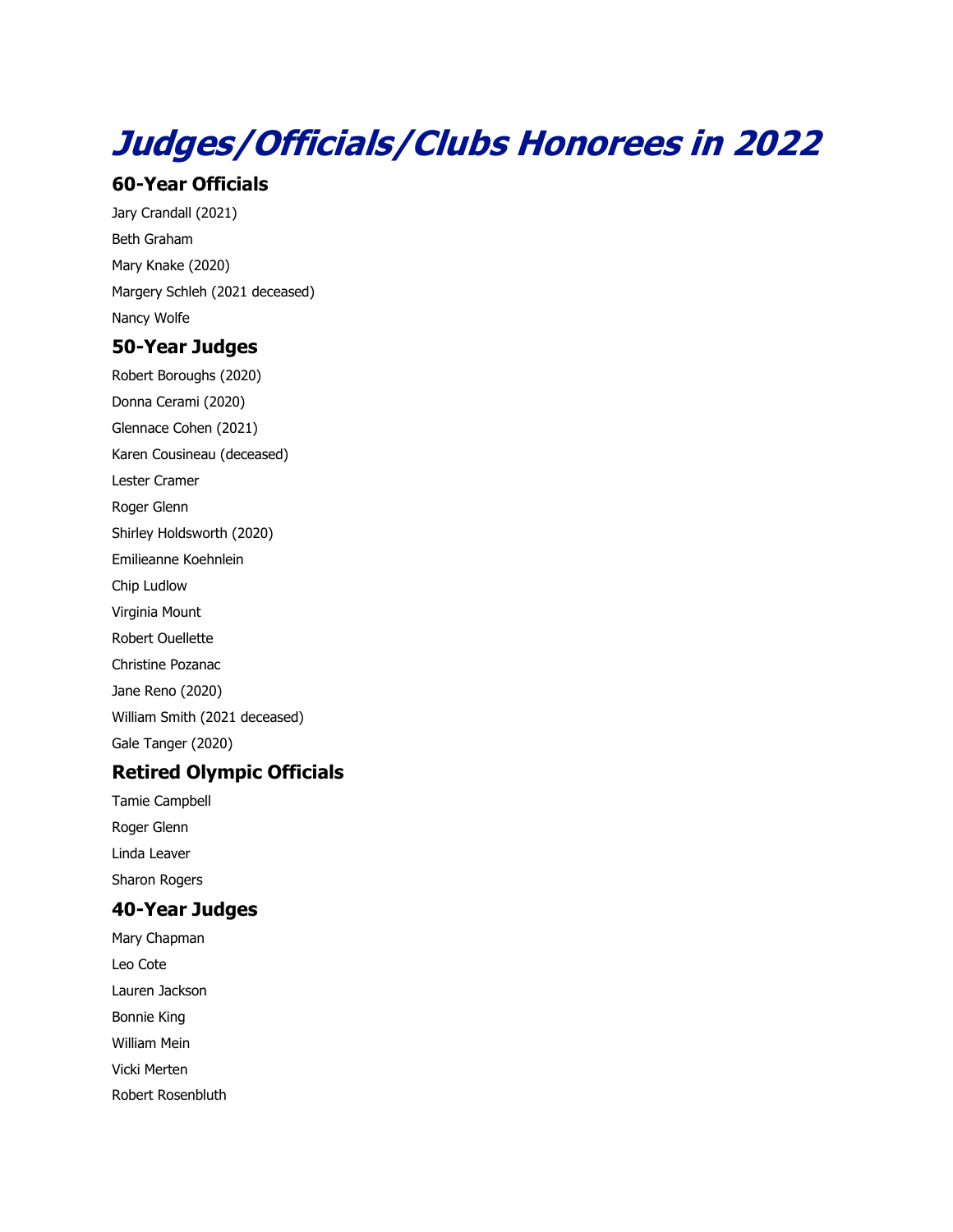Toni Stephens Cherie Weil Lydia Wolanchuk

#### **40-Year Accountants**

Michael Wolek

## **25-Year Judges**

Bonnie Boaz Carolyn Brown Cathy Bushman Sheren Chiang Dodie Copp Joyce Creamer Karen Dillon Cynthia Drayton Robert Gall Jessica Gall Jonathan Geen Julie Gidlow Nancy Ginkus-O'Connor Janine Halstead Joan Harris Janet Hill Nancy Hoblack James Hoyer Sharon Hyre Holly Jinks Sara Kastner Robert LaMontagne Joyce Lendino Lynn Lightfoot Mary Anne McGivern Susan Miller Carol Nash Lisa Pascoe Daren Patterson Mary Raine Tiffani Shipley Antonio Torres